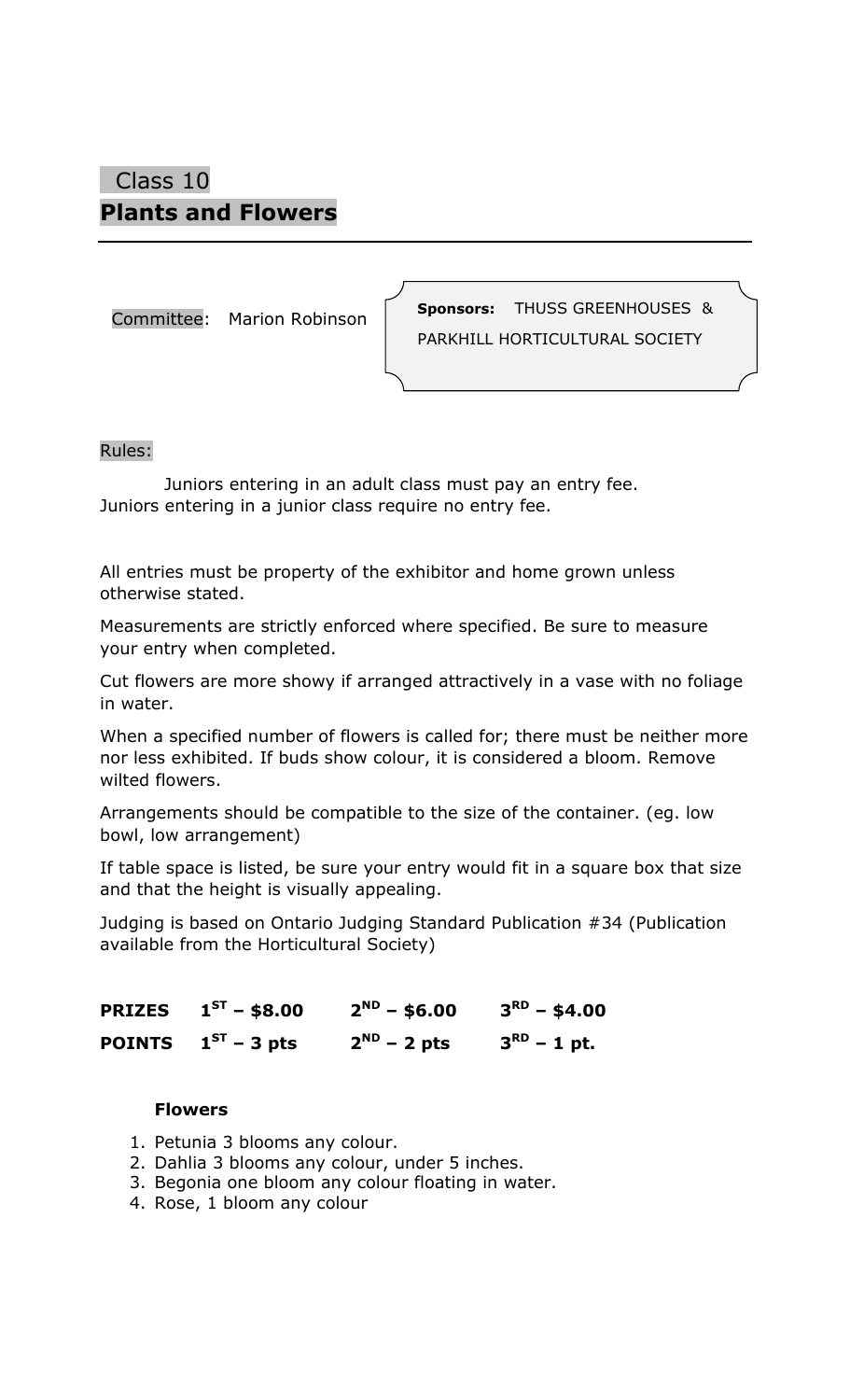- 5. Three stems of perennials all different must be named.
- 6. Gladiola, one spike in bloom in a suitable vase.
- 7. An arrangement of Marigolds, 2 inches and under, table space not over 10 inches.
- 8. Hydrangea, one stem any colour. Potted Plants
- 10. African Violet, single crown, single bloom.
- 11. An Orchid in bloom
- 12. Begonia any variety, pot not over 12 inches
- 13. Geranium any colour, pot not over 12 inches
- 14. Cactus, pot not over 12 inches. (Remember all cactus are succulents but all succulents are not cactus).
- 15. Fern, any variety, pot not over 12 inches.
- 16. Any unusual plant, pot not over 16 inches.
- 17. House plant grown for its foliage, pot not over 12 inches.

#### **Specials**

#### **PRIZES: 1 ST – \$10 .00 2 ND – \$6 .00 3 RD – \$4 .00**

- 1. Novice only (never won a ribbon) A design using Marigolds, table space not over 10 inches.
- 2. A design with a farm theme, accessories accepted, table space not over 14 inches.
- 3. Walk in the garden, a collection in a vase.
- 4. Coffee Time, an arrangement in a coffee cup.
- 5. Country Side, a design using wayside material, (no invasive material to be used. The use of scarce, protected or endangered native plants requires that the exhibit be disqualified.
- 6. A design using the theme of the Fair "It's a Family Tradition", accessories allowed, table space not over 12 inches.
- 7. A table arrangement, suitable for a dinner party, table space not over 10 inches.

#### Adult Green Thumb Award

 One award of a **\$25.00** and a **\$50.00** gift certificate to the person who has accumulated the most points in entries 1 to 16. **Specials** are not included. Winner is eligible every two years